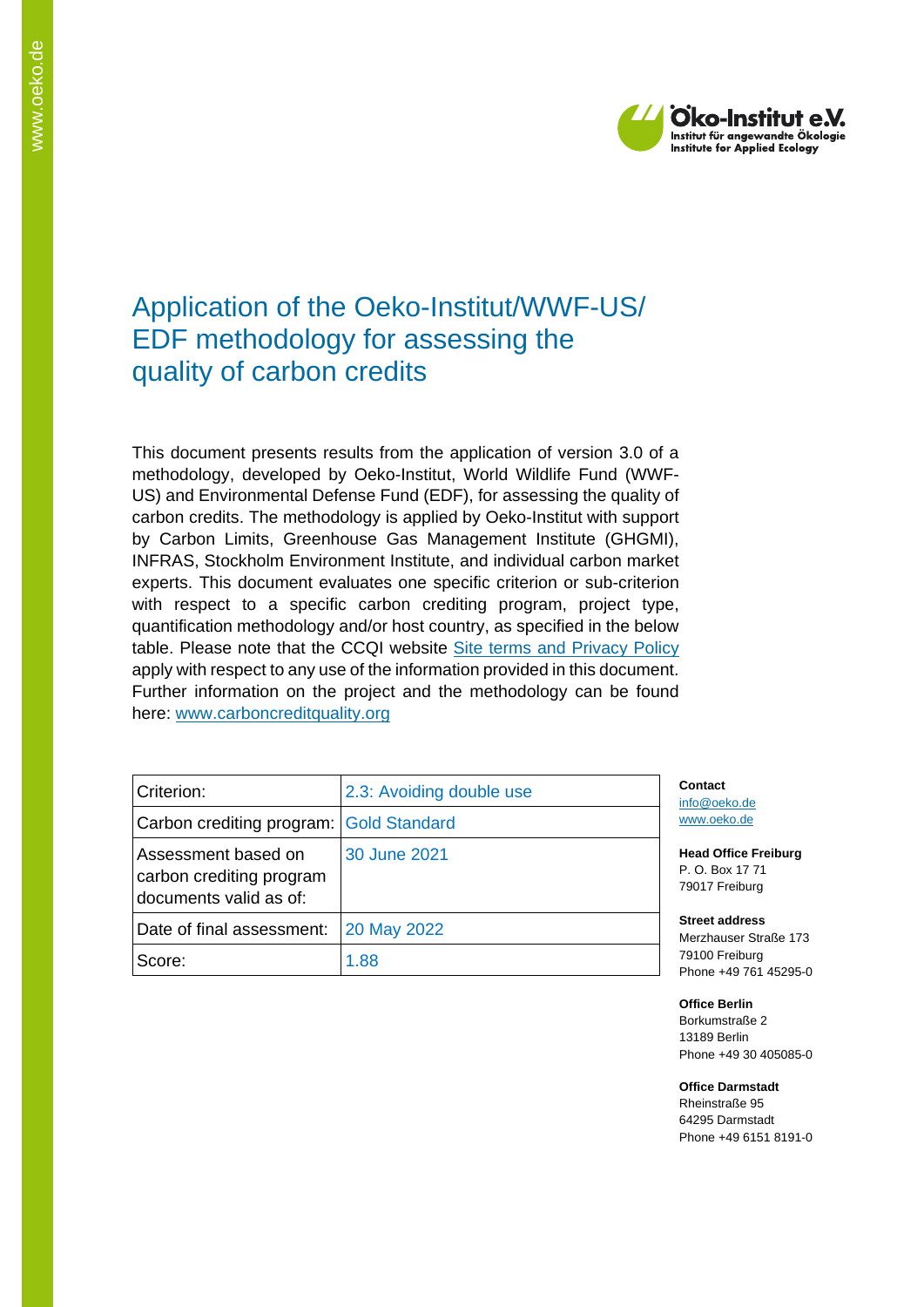# **Assessment**

# **Indicator 2.3.1**

#### **Relevant scoring methodology provisions**

"To address the risk of double use due to the cancellation of one carbon credit for more than one purpose, the registry system has functionalities to document the purposes for which carbon credits are used."

#### **Information sources considered**

- 1 The Gold Standard Foundation Registry Terms of Use (last updated November 2013) and Gold Standard Terms & Conditions (last updated May 2014), available at [https://www.goldstandard.org/sites/default/files/gold-standard-registry\\_tou\\_tcs.pdf](https://www.goldstandard.org/sites/default/files/gold-standard-registry_tou_tcs.pdf)
- 2 Gold Standard Registry, available at [https://registry.goldstandard.org](https://registry.goldstandard.org/)
- 3 List of retired credits, available at [https://registry.goldstandard.org/credit](https://registry.goldstandard.org/credit-blocks?q=&page=1&is_retired=true)[blocks?q=&page=1&is\\_retired=true](https://registry.goldstandard.org/credit-blocks?q=&page=1&is_retired=true)

#### **Relevant carbon crediting program provisions**

Provision 1 Source 1, section 8.1: "The Account Holder may retire Units in The Gold Standard Registry in accordance with the rules set out in these Terms of Use, the Markit User Guidelines and The Gold Standard Operative Documents".

#### **Assessment outcome**

Yes (2 Points)

## **Justification of assessment**

In the registry, either a list of projects or a list of credits can be displayed. For each project, information is available on the number of credits issued as well as retired. For some credits, information on the purpose of the retirement is provided in a column of the registry available for "notes" (Sources 2 and 3). The indicator is considered to be fulfilled as the registry system has functionalities in place to document the purposes for which carbon credits are used.

## **Indicator 2.3.2**

#### **Relevant scoring methodology provisions**

"The program *requires* users of carbon credits (and/or their representatives) to transparently and unambiguously specify, either within the registry system or in another information system, the following information in relation to a cancellation:

a. The voluntary goal or requirement that is achieved through the cancellation of the carbon credits (e.g., "for voluntary offsetting purposes" or "CORSIA offsetting obligation")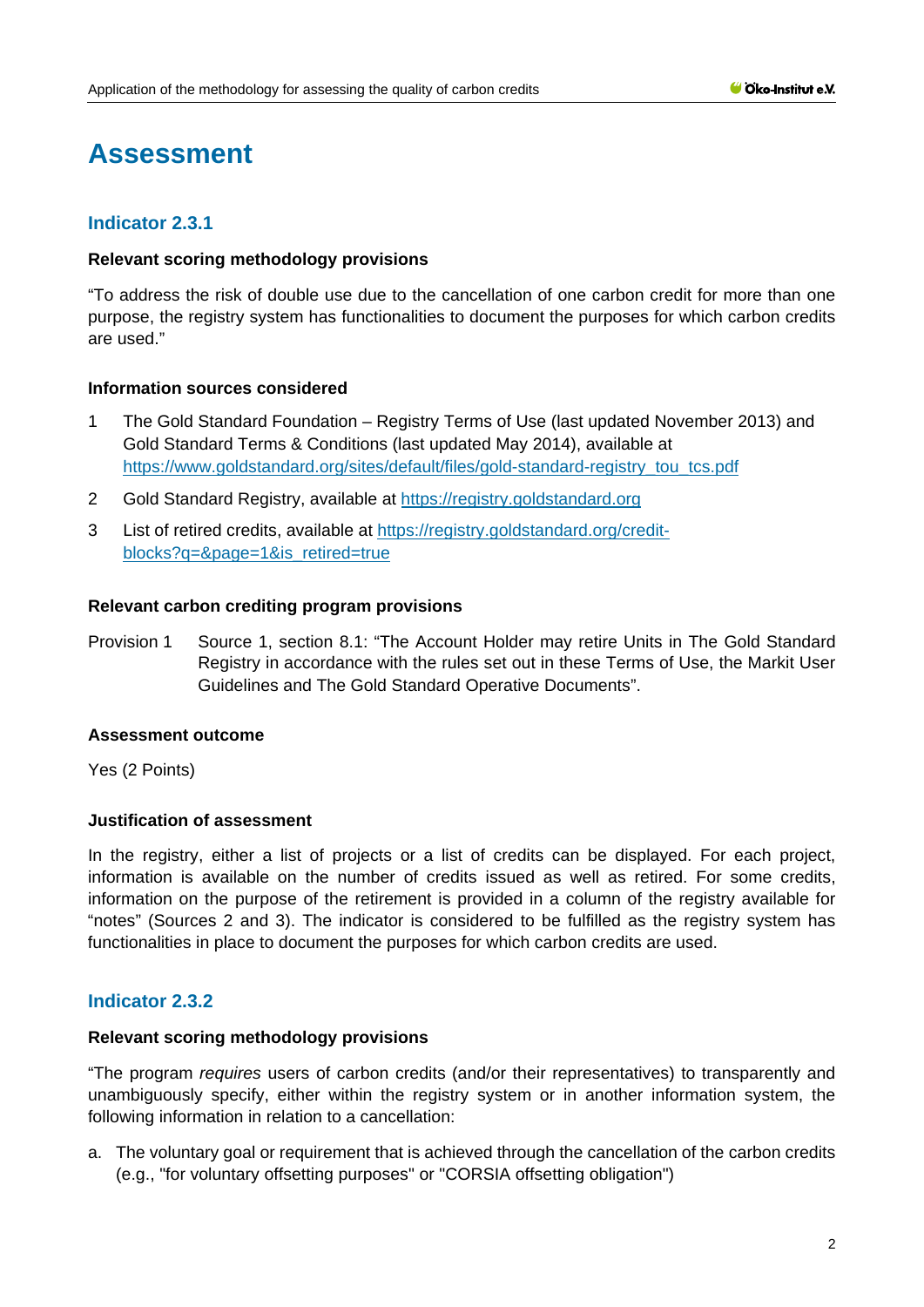- b. The beneficiary, i.e. which entity's voluntary goals or mandatory requirements are met (e.g. "XYZ Airlines")
- c. The calendar year(s) for which these voluntary goals or requirements are achieved (e.g., "2024 offsetting requirement covering the 2021-2023 compliance period under CORSIA")."

#### **Information sources considered**

- 1 Gold Standard Registry, available at [https://registry.goldstandard.org](https://registry.goldstandard.org/)
- 2 List of retired credits, available at [https://registry.goldstandard.org/credit](https://registry.goldstandard.org/credit-blocks?q=&page=1&is_retired=true)[blocks?q=&page=1&is\\_retired=true](https://registry.goldstandard.org/credit-blocks?q=&page=1&is_retired=true)
- 3 Treatment of double counting and corresponding adjustments in voluntary carbon markets, version 0.5 (February 2021), available at [https://www.goldstandard.org/sites/default/files/documents/gs\\_guidance\\_correspondingadjust](https://www.goldstandard.org/sites/default/files/documents/gs_guidance_correspondingadjustments_feb2021.pdf) [ments\\_feb2021.pdf](https://www.goldstandard.org/sites/default/files/documents/gs_guidance_correspondingadjustments_feb2021.pdf)

#### **Relevant carbon crediting program provisions**

- Provision 1 Source 3, section 2.1: "The Gold Standard Registry's functionality will be enhanced to ensure that it is able to securely and transparently issue, transfer and cancel credits/mitigation outcomes in the Paris era. The following functionality will likely be introduced:
	- Indication of whether the offset credit has been cancelled and, if so, the following additional information related to cancellation is recorded and shared transparently:
	- Purpose of the cancellation including name of entity in whose name the offset credit was cancelled
	- $\cdot$  […]
	- Vintage of cancelled emission units
	- $\cdot$  […]

Some of this information is already available; the rest will be made available in due course."

#### **Assessment outcome**

- a. No (0 Points)
- b. No (0 Points)
- c. No (0 points)

#### **Justification of assessment**

In the registry, either a list of projects or a list of credits can be displayed. For some credits, information on the purpose of the retirement is provided in column of the registry available for "notes"